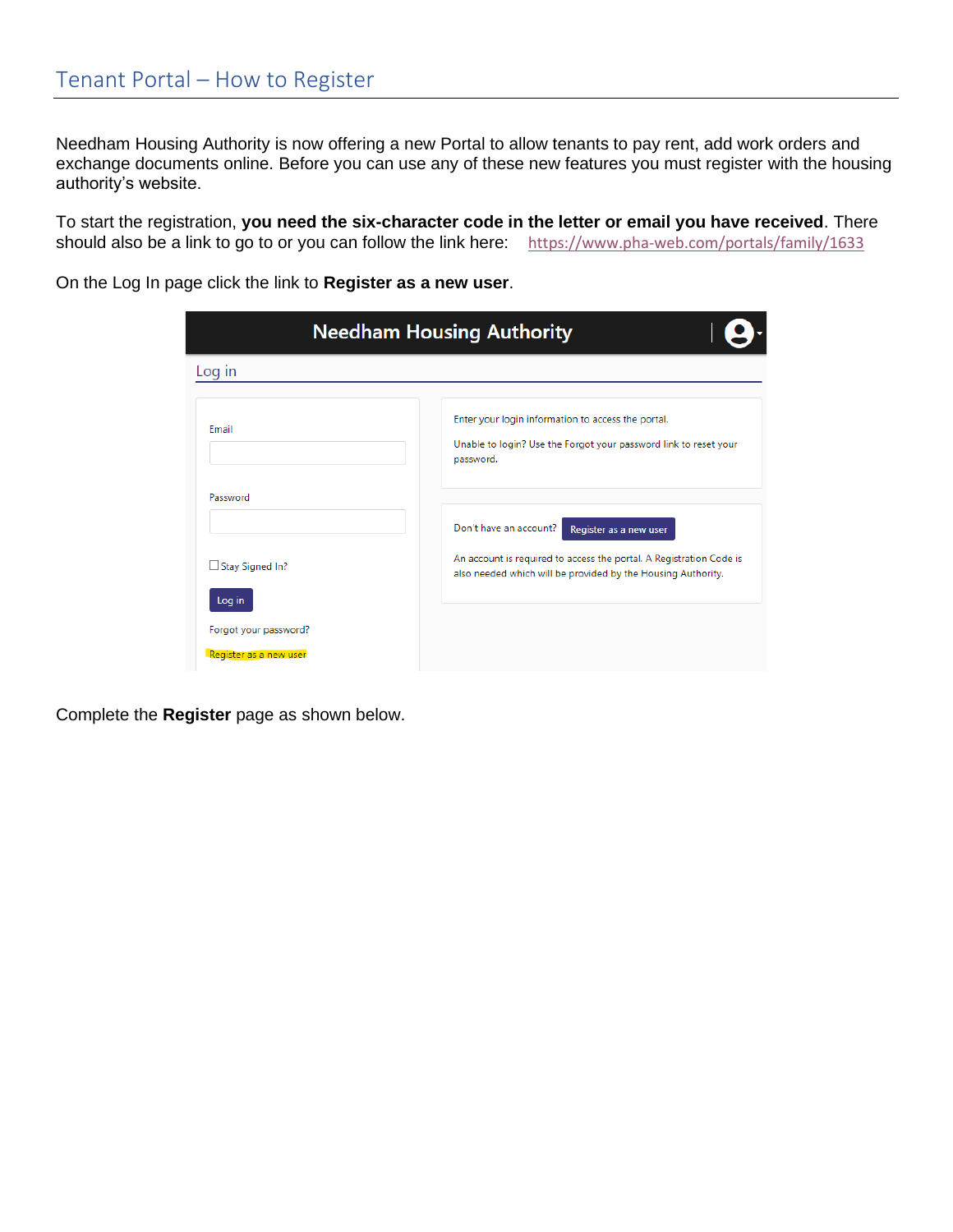| <b>Needham Housing Authority</b>                   |                                                                                                                                                                                                                                                     |  |
|----------------------------------------------------|-----------------------------------------------------------------------------------------------------------------------------------------------------------------------------------------------------------------------------------------------------|--|
| Register                                           |                                                                                                                                                                                                                                                     |  |
| Create a new account.<br><b>Registration Code</b>  | To access the portal an account is required. Complete the<br>required information to create your account. A Registration<br>Code is required. The Registration Code will be provided by the<br>Housing Authority.<br>Already have an account? Login |  |
| Email                                              |                                                                                                                                                                                                                                                     |  |
| Password                                           |                                                                                                                                                                                                                                                     |  |
| Confirm password                                   |                                                                                                                                                                                                                                                     |  |
| <b>Privacy Policy</b>                              |                                                                                                                                                                                                                                                     |  |
| I have read and accept the terms and<br>conditions |                                                                                                                                                                                                                                                     |  |
| Register                                           |                                                                                                                                                                                                                                                     |  |

After you have completed the **Register** page you will see the following screen.

| Register confirmation                            |  |
|--------------------------------------------------|--|
|                                                  |  |
| Please check your email to confirm your account. |  |
|                                                  |  |

You will also receive an email asking you to verify the email address you registered with. Click the Verify Email Address link to verify your email address.

| <b>Demonstration Housing Authority</b>                                                                                                                                                 |  |  |
|----------------------------------------------------------------------------------------------------------------------------------------------------------------------------------------|--|--|
| Verify your Demonstration Housing Authority portal email address.                                                                                                                      |  |  |
| Verifying your email address helps us to confirm we have the right email address to send you important<br>messages about your Demonstration Housing Authority portal account.          |  |  |
| To complete the email verification process of your Demonstration Housing Authority portal account, please<br>click the button below.                                                   |  |  |
| Verify Email Address                                                                                                                                                                   |  |  |
| If you didn't attempt to verify your Demonstration Housing Authority portal email address or you feel that<br>your account may have been accessed by someone else, please let us know. |  |  |

After your email address is verified, this message is displayed: